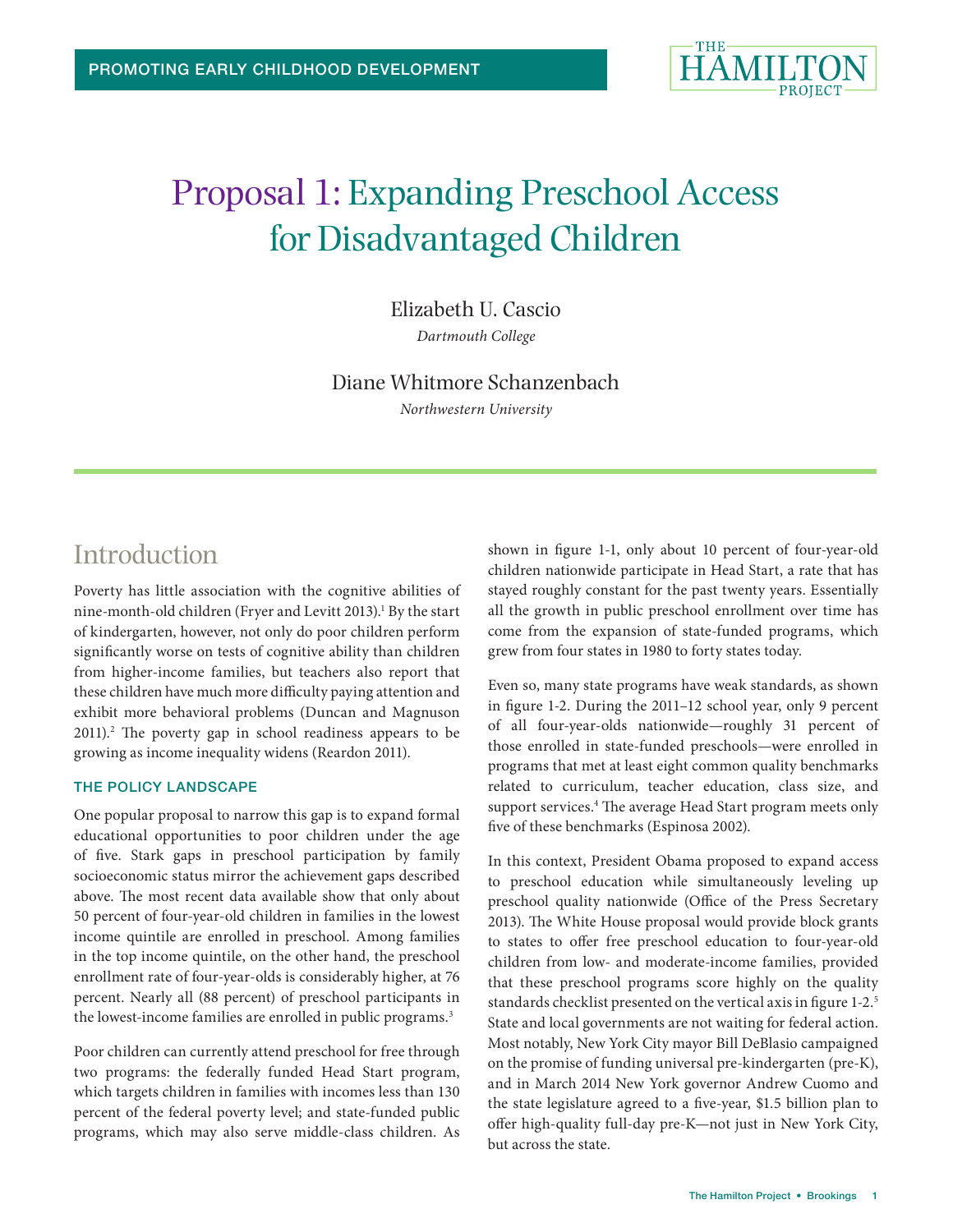#### FIGURE 1-1.

Percent of Four-Year-Olds Enrolled in Public Preschool Programs and Number of States Funding Preschool Programs, 1965–2011



Sources: Barnett et al. 2012; The Inter-university Consortium for Political and Social Research (ICPSR) n.d.; Martin et al. 2013; National Bureau of Economic Research (NBER) n.d.; Office of Head Start (OHS) various years; National Center for Health Statistics (NCHS) 2005; authors' calculations.

Note: Data on the public preschool enrollment rate come from the Current Population Survey, October supplement. For 1968–1992, data are derived from ICPSR (n.d.). For 1993–2011, data are derived from NBER (n.d.). The Head Start enrollment rate is the Head Start enrollment of four-year-olds (calculated as total national Head Start enrollment multiplied by the share of enrollment comprising four-year-olds) in a given year divided by the number of children born in the United States four years prior. Data on Head Start enrollment come from the OHS (various years). Data on the number of children born for 1990-2007 (corresponding to the number of children age four for 1994-2011) come from Martin and colleagues (2013). Data on the number of children born for 1974–1989 (corresponding to the number of children age four for 1978-1993) come from NCHS (2005). Data on the number of states funding preschool come from Barnett and colleagues (2012).

Evidence on the impacts of early education is broadly supportive of policy efforts in early education. The research on early education has shown it improves participants' outcomes across a variety of dimensions: higher school attendance rates, fewer failing grades, less grade retention, a higher likelihood of graduating from high school, and less involvement in criminal activity. Improvements in these areas account for many of the economic benefits of preschool programs. However, important questions remain regarding access—the benefits versus the costs of expanding public preschool options beyond lower-income children—and exactly how quality would be best defined from a policy perspective. This policy memo is directed primarily toward state and local policymakers who want to strengthen the public preschool options in their area while considering budgetary trade-offs.

# The Challenge

Given that there are several ways to expand preschool access, the policy challenge is to design an expansion program that is cost-effective. Cost-effectiveness requires that policymakers consider the likely benefits of a particular intervention in a given setting.

A useful organizing framework for the policy evidence is to consider the quality of a possible preschool intervention against the quality of the environment in which a child would otherwise be placed. A preschool program with a developmentally appropriate curriculum, nurturing student–teacher interactions, and parental support might be beneficial in preparing disadvantaged children for school, but less beneficial for children from an already otherwise enriched environment. Even a lower-quality preschool program can have an impact on children from the most disadvantaged backgrounds.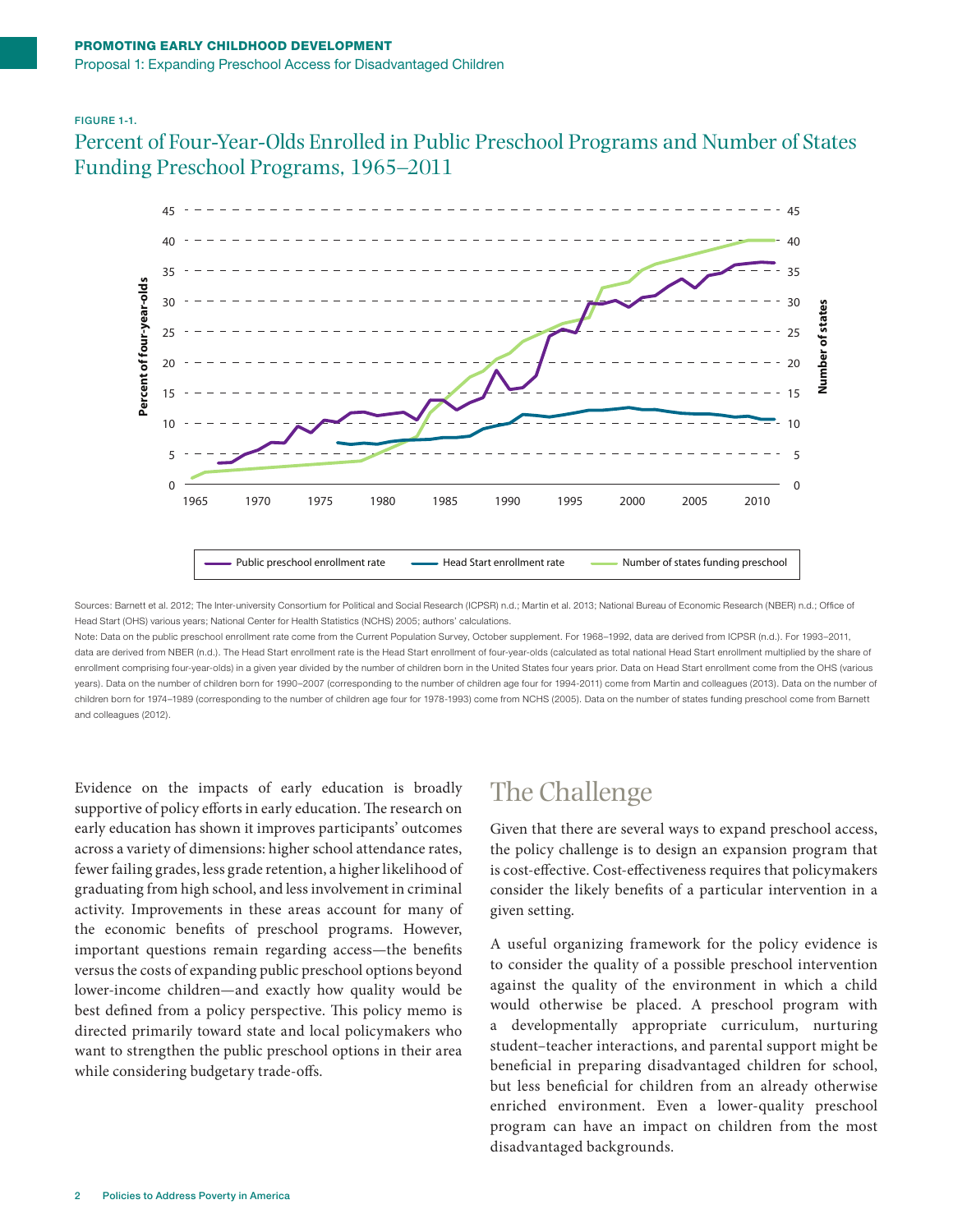#### FIGURE 1-2.

Relationship between Quality and Access in State-Funded Preschool Programs, 2011–12 School Year



**Percent of four-year-olds in state-funded preschool**

Source: Barnett et al. 2012.

Note: Bubble size represents the number of children born in the state four years prior. The dashed line represents the regression fit, weighting by this figure; the unweighted fit is substantively similar. The quality standards checklist gives equal weight to each of ten factors: (1) program has comprehensive early learning standards; (2) teachers are required to have a bachelor's degree; (3) teachers are required to have specialized training in preschool; (4) assistant teachers are required to have a Child Development Associates (CDA) degree (or equivalent); (5) teachers are required to attend at least fifteen hours per year of in-service; (6) the maximum class size is twenty students; (7) staff to child ratios are 1:10 or better; (8) program offers vision, hearing, health,

This organizing framework is illustrated graphically in figure 1-3. On the horizontal axis is an index measure of a child's socioeconomic status, which can be thought of as a combination of family income, educational attainment of the adults in the home, and so on. On the vertical axis is the quality of the child's learning environment. Considering home inputs alone, as shown by the purple line, there is a positive relationship between the child's socioeconomic status and the quality of the child's learning environment.6

One line of evidence on the longer-run impacts of preschool participation derives from programs of the first variety programs that are very high quality and serve very disadvantaged populations. Arguably the most famous of these is the Perry Preschool program, drawn in light green in figure 1-3. Perry Preschool was a two-year intervention in the early 1960s involving half-day school attendance and weekly home visits for extremely disadvantaged three- and four-yearold African American children living in Ypsilanti, Michigan.

Perry (along with other high-quality, targeted preschool interventions, such as the Abecedarian and Nurse-Family Partnership) provides excellent evidence because it was a randomized controlled experiment that collected follow-up data on participants for decades. Early findings from Perry showed initial increases in IQ scores for the treatment group, although these gains faded to zero by the time participants reached age ten (Gramlich 1986; Schweinhart et al. 2005). Despite no difference in measured IQ by late childhood, the Perry treatment students performed statistically significantly better in school: they were absent fewer days, were less likely to have been assigned to special education, had fewer failing grades and higher high school grade point averages, were more likely to graduate from high school, and generally reported more-positive attitudes toward schooling. These improvements persisted into adulthood, when the treatment group was statistically significantly more likely to be employed and less likely either to have been arrested or to have received transfer payments such as cash welfare or Supplemental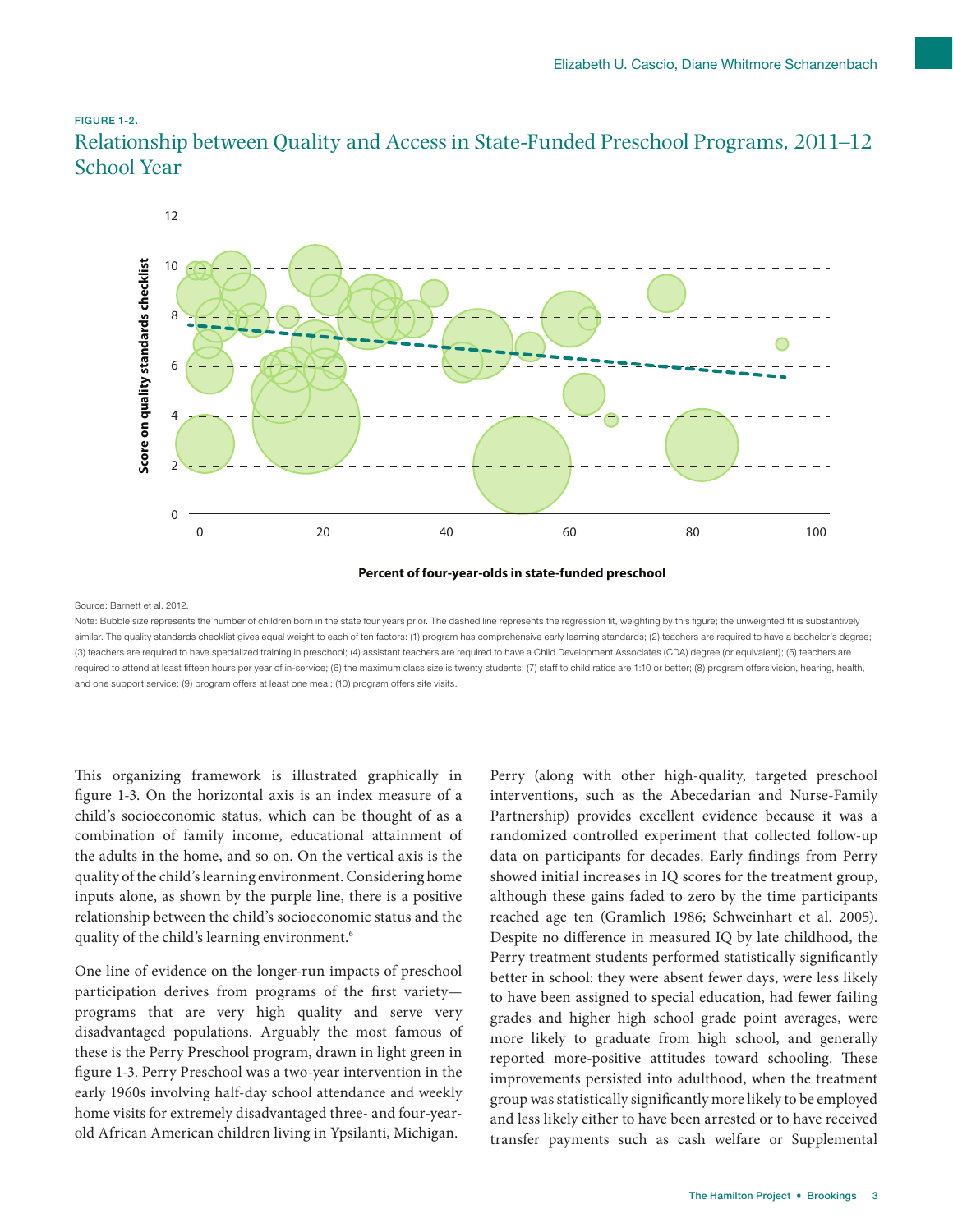### FIGURE 1-3. Framework for Considering the Impact of Preschool, Historic Context



**Socioeconomic status**

Nutrition Assistance Program benefits (formerly known as the Food Stamp Program).7

Considering the improvements in long-term outcomes from a monetary standpoint, every \$1.00 spent on the program translated into \$8.00 worth of benefits (Heckman et al. 2010). The high rate of return to Perry Preschool may represent an upper bound on the return to preschool investment today, because (as illustrated in figure 1-3) it represented such a large increase in the quality of the participants' learning environments.

Another line of evidence derives from Head Start, the longstanding federal preschool program. Head Start is considered to be lower quality than Perry Preschool, and although it is targeted to low-income children, it serves a large number of children who are not subject to such extreme levels of disadvantage. As represented by the blue line in figure 1-3, the long-term Head Start evidence spans cohorts of preschoolage children between 1968 and 1990, a period of expansion in other preschool opportunities for low-income children (see figure 1-1). Although experimental evidence is not available from this period, there are several careful quasi-experimental studies that demonstrate impressive impacts of Head Start on both short- and long-term outcomes. For example, Head Start has been shown to have a substantial positive effect on vocabulary test scores during elementary school and to cause a child to be less likely to repeat a grade (Currie and Thomas 1995; Deming 2009). While test score gains fade to a fraction of their initial levels by ages eleven to fourteen, there is evidence that some Head Start participants are less likely to have ever been charged with a crime or to be a teenage parent,

and are more likely to complete high school and attend college (Deming 2009; Garces, Thomas, and Currie 2002).8

One criticism of Head Start is that it is low quality on average, and exhibits variable quality across locations. While it is considered lower quality than the Perry program, figure 1-3 illustrates that Head Start is nonetheless a higher-quality environment than what the participant would experience in the absence of the program, either at home or in the type of child care that is typically available to low-income parents (Currie 2001). Since Head Start represents a less dramatic increase in the quality of a child's environment than Perry Preschool, its long-term impacts are more muted but still positive.

Figure 1-1 shows that more children across the income distribution are attending preschool today than ever before. However, preschool quality varies across socioeconomic status, as illustrated in the conceptual diagram in figure 1-4. Against the backdrop of increasing preschool enrollment, the first randomized evaluation of Head Start was conducted in 2002; the results sharply differ from the earlier quasi-experimental research. While four-year-old Head Start participants in the Head Start Impact Study saw faster improvements in language and literacy skills over the course of their Head Start year, these relative gains were gone by the end of kindergarten; by the end of third grade, there remained only suggestive evidence of a positive impact of Head Start on reading scores. Furthermore, in no follow-up year did the Impact Study treatment students outperform the control students in math skills, grade retention, or teacher reports of student behavior (Puma et al.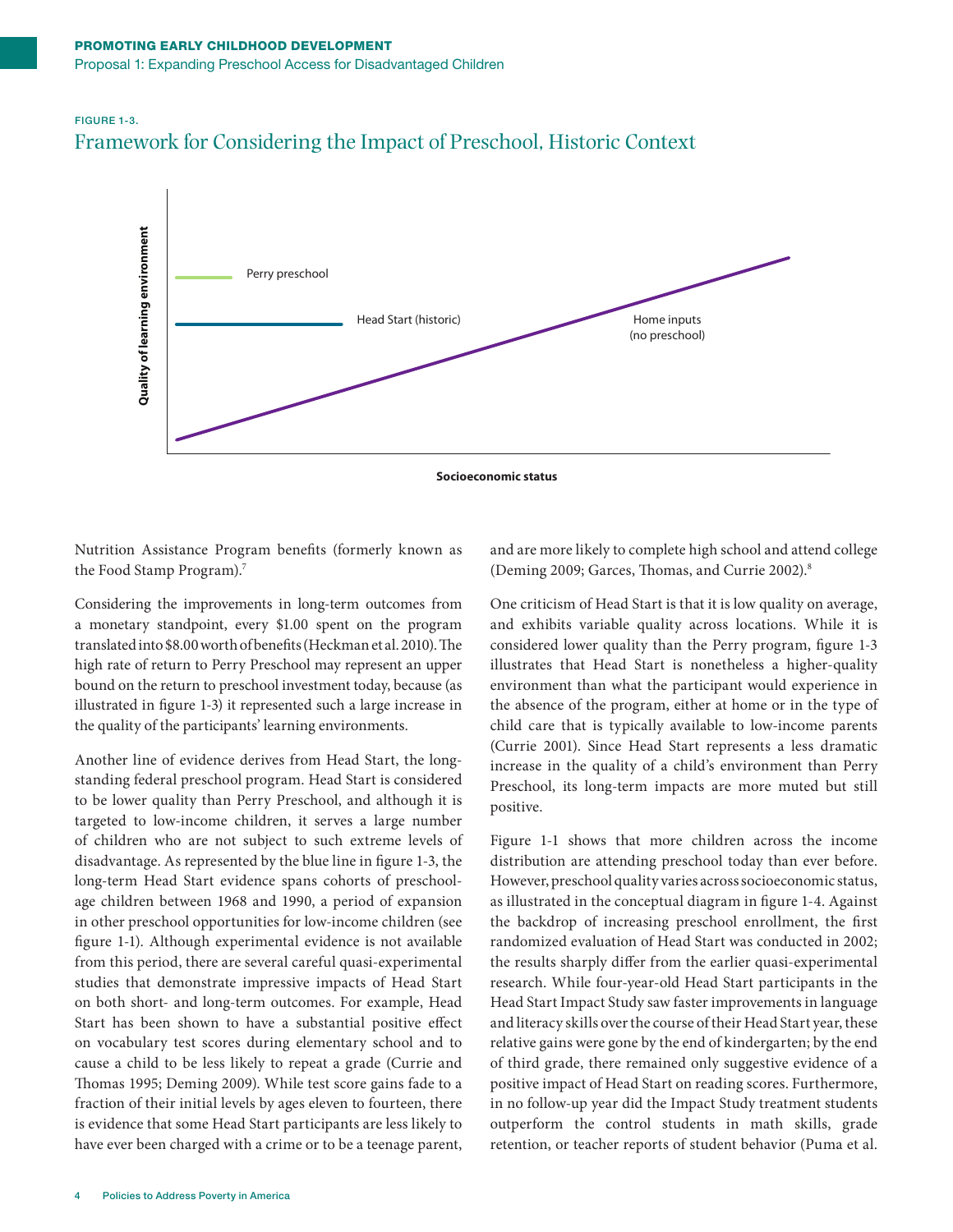

### FIGURE 1-4. Framework for Considering the Impact of Preschool, Current Policy Context



2012). While it is possible that the prior nonexperimental Head Start research yielded upward-biased estimates, it may also be the case that the continued growth in state-funded programs and in maternal employment (and use of other nonparental child care) has diminished Head Start's potential impact. In other words, Head Start may not represent the same increase in the quality of a child's environment today as it did in the past when there were fewer preschool alternatives. Indeed, the majority (roughly 60 percent) of children in the Head Start Impact Study control group attended some other formal education or child-care setting (Puma et al. 2012).9

A recent experimental evaluation of the state-funded pre-K program in Tennessee—where preschool or center-based child-care participation rates at age four in the control group were lower (27 percent) and program quality was higher—has yielded results that are slightly more positive.10 The Tennessee program, which was primarily targeted toward youth from low-income households, yielded higher scores for participants on tests of literacy, language, and math at the end of the pre-K year; participants were rated by their kindergarten teachers as being more ready for school (Lipsey et al. 2013a). While the difference in measured cognitive abilities of the treatment and control groups disappeared by the end of kindergarten, former pre-K participants were much less likely to have been retained in kindergarten and had slightly stronger school attendance records subsequent to the pre-K year (Lipsey et al. 2013b).

As was the case with Head Start, the only evidence on longer-term outcomes of state-funded preschool programs is nonexperimental. Much of this research has to date focused

on programs in two states—Georgia and Oklahoma—that meet essentially all of the same standards as the Tennessee program but serve much higher shares of the four-year-old population (see box 1-1).

The introduction of a high-quality, universal preschool program is illustrated in figure 1-4 by the light green dashed line. In this framework, enrolling in the high-quality public preschool improves the quality of the learning environment experienced by low–socioeconomic status children, albeit by less than the full distance from no preschool, because many of these children would be enrolled in some preschool program even in the absence of the new, high-quality option. Yet for higher– socioeconomic status children the improvement in learning environment represented by the introduction of high-quality preschool is smaller, and in some cases may even be negative. 11

The empirical results of the high-quality programs in Oklahoma and Georgia line up well with the conceptual framework illustrated in figure 1-4. By comparing children just old enough to enter preschool to those who just miss the entry age cutoff (a regression discontinuity approach), studies have found that the Oklahoma preschool program raises short-term test scores (Gormley and Gayer 2005; Wong et al. 2008).<sup>12</sup> Where reported, effect sizes for disadvantaged students (minorities and lowincome children) are in the range of those found in the Tennessee study (Gormley and Gayer 2005). Subsequent analyses find that the positive impacts of the Georgia and Oklahoma preschool programs on disadvantaged children are still measurable when the students reach fourth and eighth grades (Cascio and Schanzenbach 2013; Fitzpatrick 2008). Students in Georgia and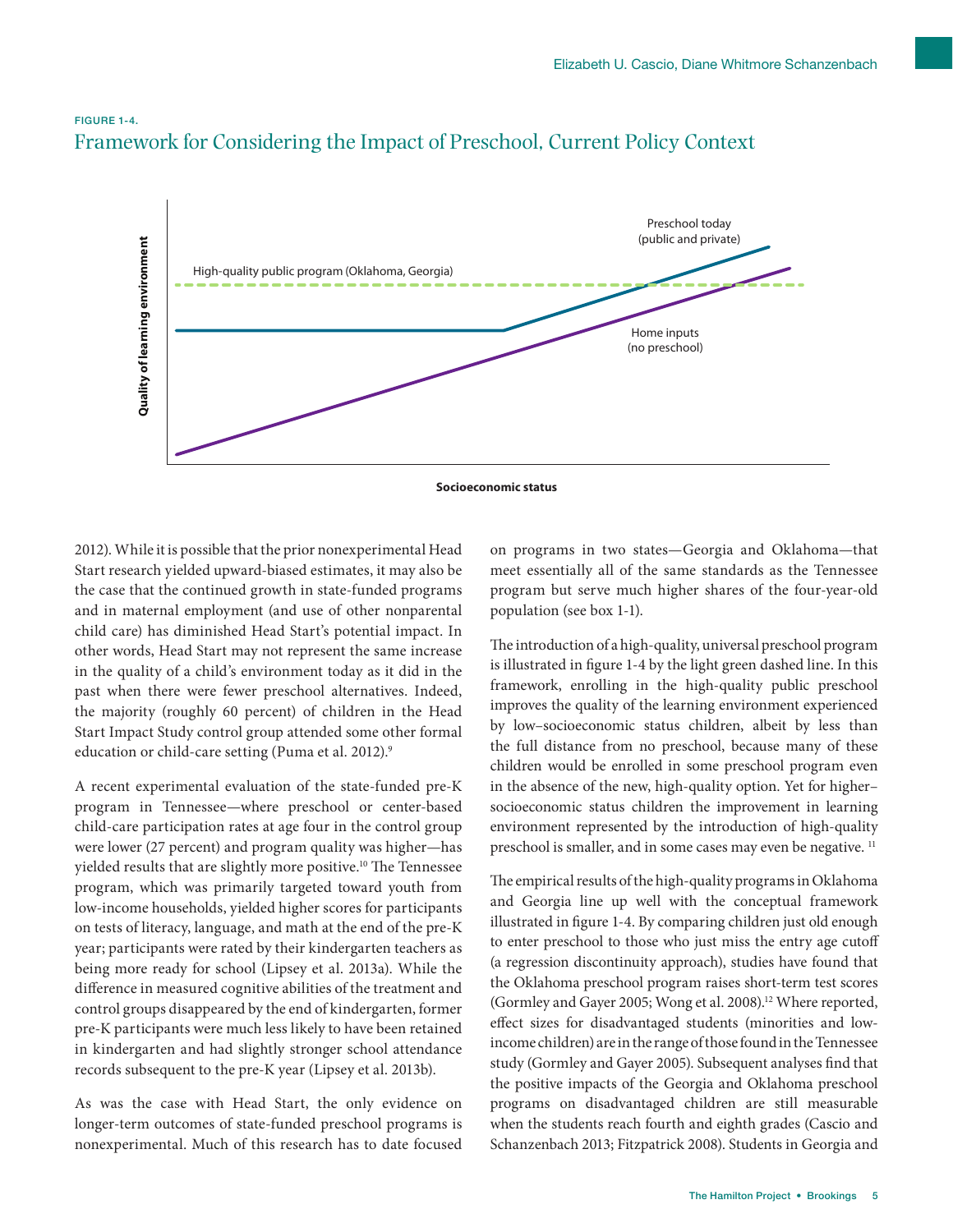Oklahoma who are more advantaged, however, do not display sustained test score improvements from access to high-quality, universal preschool.

The lack of test score impacts for more-advantaged students in Georgia and Oklahoma, and the similarity of initial impacts in these states and in Tennessee, suggest that a universal, high-quality program may yield no academic gains above and beyond a targeted one, though it comes at an additional cost.13 Consequently, one might wonder what the optimal mix should be between quality and access. For example, could some of the gains from high-quality targeted programs, like that in Tennessee, be achieved for disadvantaged students at a similar cost in higher-access, lower-quality programs, such as through positive spillovers from the presence of higher-income children? Unfortunately, though quality and access matter considerably for the cost of operating a pre-K program, we have limited policy evidence to address questions about their impacts on potential benefits. For example, there is limited evidence of short-term benefits from higher-access, lower-quality programs. Likewise, while the regression discontinuity design has now been applied in multiple states to estimate the short-term cognitive impacts of preschool, and effect sizes do not appear to be strongly related to quality (see Wong et al. 2008), state-specific estimates are somewhat uncertain, and states differ along other dimensions—most importantly in terms of how nonparticipants spent the year in the absence of preschool.

#### BOX 1-1.

### Case Study on Universal Pre-Kindergarten in Georgia and in Oklahoma

Georgia was the first state to offer free pre-K for all four-year-olds. Georgia's program, which began in fall 1995, is funded by state lottery proceeds and serves the four-year-old population through a combination of half-day and full-day programs operated out of both public schools and private centers. In fall 1998 Oklahoma became the second state to offer universal public pre-K. Oklahoma's pre-K program differs from Georgia's in several respects: it is funded through not just state, but also local and federal tax revenues; it operates almost exclusively out of public schools; and it serves a higher share of the four-year-old population (74 percent to Georgia's 59 percent, according to the most recent estimates). These differences aside, both programs meet most common quality benchmarks, scoring high (8 or 9) on the National Institute for Early Education Research scale (figure 1-3).

There is a growing body of evidence on the impacts of these programs on children's readiness for kindergarten. When tested at age five, children who attended Oklahoma pre-K for a full academic year outperformed their counterparts who just missed being able to attend the program given their birthdays (Gormley and Gayer 2005; Wong et al. 2008). Comparable estimates do not yet exist for Georgia, but Fitzpatrick (2008) found that cohorts of children eligible to attend Georgia's pre-K program (those aged four in fall 1995 and later) performed better on tests in fourth grade than did ineligible cohorts, both in absolute terms and relative to cohorts of children aged four before and after fall 1995 in other states. However, the positive impacts of the Georgia program on fourth-grade test scores were confined to disadvantaged children. Using a similar approach to estimate the test score impacts of both the Georgia and Oklahoma programs, Cascio and Schanzenbach (2013) similarly find a positive impact on fourth-grade scores for children from lower-income families. They also find a positive impact on eighthgrade test scores for lower-income children, but it is smaller than the impact on fourth-grade scores.

The apparent successes of the Georgia and Oklahoma programs in improving children's school readiness have fueled recent calls for government-funded preschool expansion. However, we think that research findings do not necessarily support universal programs in all scenarios. The impacts on test scores are largest for economically disadvantaged children, particularly in later grades. This pattern of findings is sensible given that children from higher-income families will have more and better options for school enrollment at age four (figure 1-4). Indeed, evidence suggests that for every ten children from higher-income families who enrolled in the Georgia or Oklahoma programs, four or five would otherwise have been enrolled in a private preschool program. There is little research evidence to suggest that children from higher-income families or the families themselves benefit in any way beyond saving on child-care expenses (Cascio and Schanzenbach 2013). While worthy, the goal of reducing the child-care costs for middle-class families could potentially be achieved in a lower-cost way. Thus, given the policy evidence, only if state or local budget conditions permit would we recommend consideration of a widely accessible program, and even then we urge policymakers to learn as much as possible about the alternatives to the proposed program for any newly targeted children.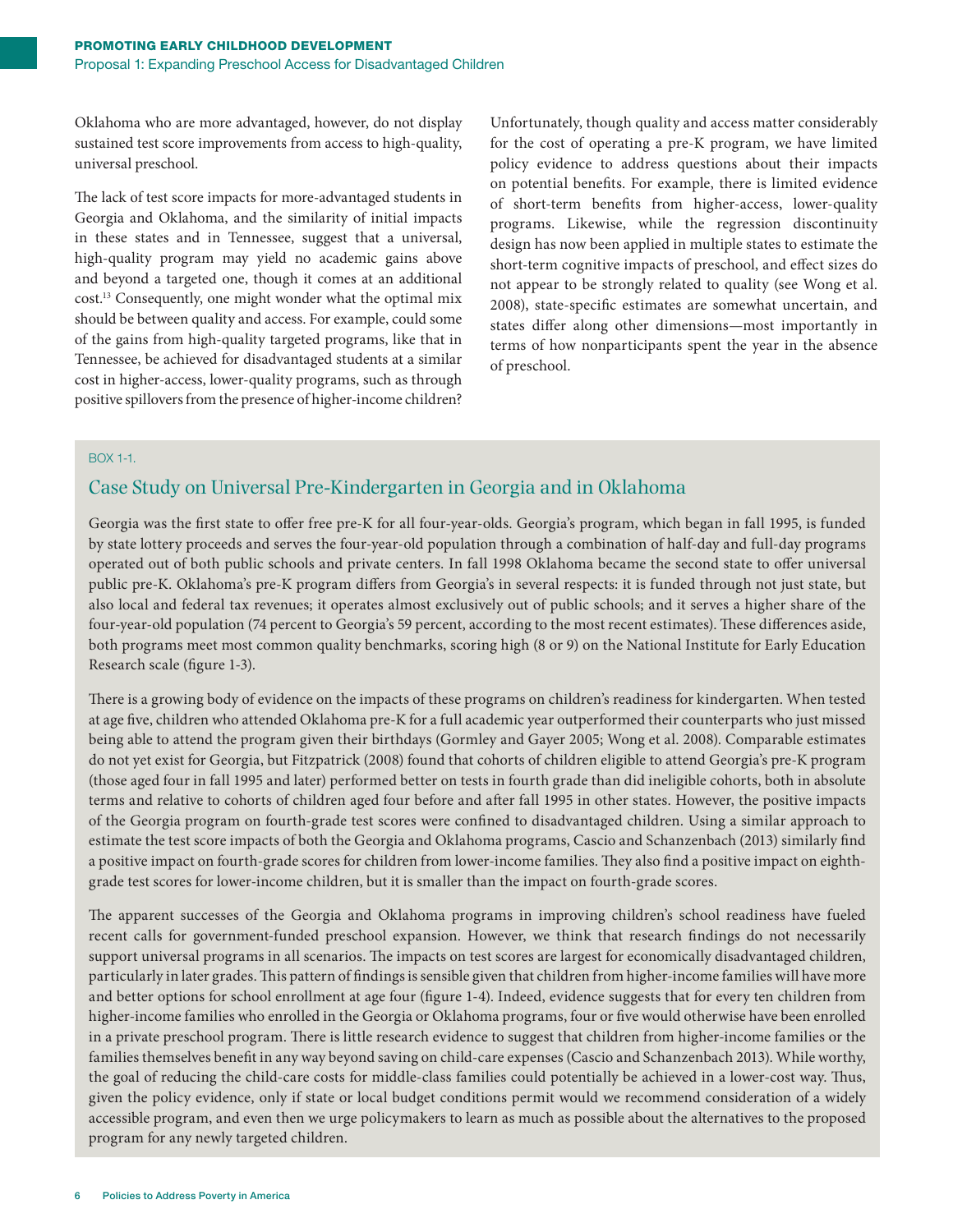#### THE ROLE OF SUBSTITUTION

It is challenging to design a state preschool program—even one targeted toward low-income children—that does not induce a lot of switching from another preschool to the public program. The largest impact per unit cost comes from moving low-income children from attending no preschool to attending some preschool. Many low-income children would otherwise attend another program such as Head Start or center-based care; the additional educational impact of attending a highquality state preschool program will be more muted for these children.

As a high-quality program becomes less targeted toward low-income children and enrolls more middle-income children, the share of new enrollees who otherwise would have attended preschool grows. The additional educational impact of switching from a high-quality, private preschool to a high-quality, public preschool is likely to be close to zero. The number of switchers and the cost of the program can be limited somewhat by charging tuition to higher-income families who enroll in the program.

#### ENSURING HIGH QUALITY

While "high quality" is a concept easily understood in theory, it is more difficult to measure and enforce in practice. One way to judge a state's overall preschool quality is to use the criteria established by the National Institute for Early Education Research (NIEER); NIEER measures how many of ten benchmarks regarding the level of inputs are met by a state's preschool policy. (This index is represented on the vertical axis of figure 1-2.) There are drawbacks to this approach because these benchmarks are only rough proxies for the classroom practices that are thought to make a high-quality program. For example, a state's policy meets two benchmarks if it has a class-size cap of twenty and a maximum student– teacher ratio of 10:1. The state policy meets three more benchmarks based on the training level of teachers: one if the head teacher is required to hold a bachelor's degree, a second if the teacher is required to have specialized pre-K training, and a third if assistant teachers are required to hold at least an Associate degree in child development. While on average these characteristics may be positively associated with higherquality programs, they are not necessarily the causal pathway to a high-quality classroom experience.

For example, it may not actually improve preschool classrooms to replace teachers who have no bachelor's degrees but years of experience with teachers who have bachelor's degrees but no experience. Thus, changing a policy to meet the NIEER benchmark may not actually result in an improved classroom experience for preschool children. In a similar spirit, many states have adopted Quality Rating and Improvement Systems

that rates individual programs within a state along a variety of dimensions, most of them having to do with input measures. While such measures are only rough proxies for the classroom environment, they do provide important information to families deciding among various preschool options.

A 2013 review of the evidence by a panel of experts for the Society for Research in Child Development concluded that the most important aspects of quality in preschool education are stimulating and supportive interactions between teachers and students, and effective use of a developmentally focused, intensive curriculum (Yoshikawa et al. 2013). There are promising methods to identify the programs and classrooms that perform well on these measures, such as classroom observations using the Classroom Assessment Scoring System (CLASS), which measures the degree to which teachers interact with their students in a manner that stimulates learning in an emotionally supportive environment. Recent work by Sabol and colleagues (2013) has shown that preschool classroom observations of the interactions between teachers and students using CLASS are more predictive of test-score gains than are other inputs measures such as teacher education or class size. A drawback of this approach is that it is relatively costly to implement.

## A New Approach

Since the impact of preschool expansions hinges on both the level of quality of the preschool program and on how much preschool improves the quality the child's experience relative to what the child would be doing otherwise, policymakers must carefully consider the existing context in order to design and implement an effective preschool program.

#### NO PROGRAM: START A HIGH-QUALITY, TARGETED PROGRAM

In states where there is currently no public preschool, the evidence suggests a targeted high-quality program may yield a strong return. Therefore, a better investment may be in a smaller, higher-quality program rather than in a larger, lowquality program, especially if there are substantial numbers of low-income children who are not currently enrolled in a preschool program. If substantial numbers of children are already enrolled in Head Start, switching into a higherquality state program may still improve children's educational outcomes. Though we expect these gains to be lower for Head Start children than for children who would not otherwise have attended any preschool, there is evidence that Head Start has shifted its emphasis toward children ages three and under as state-funded preschool programs have expanded (Bassok 2012). Some children newly enrolled in state programs may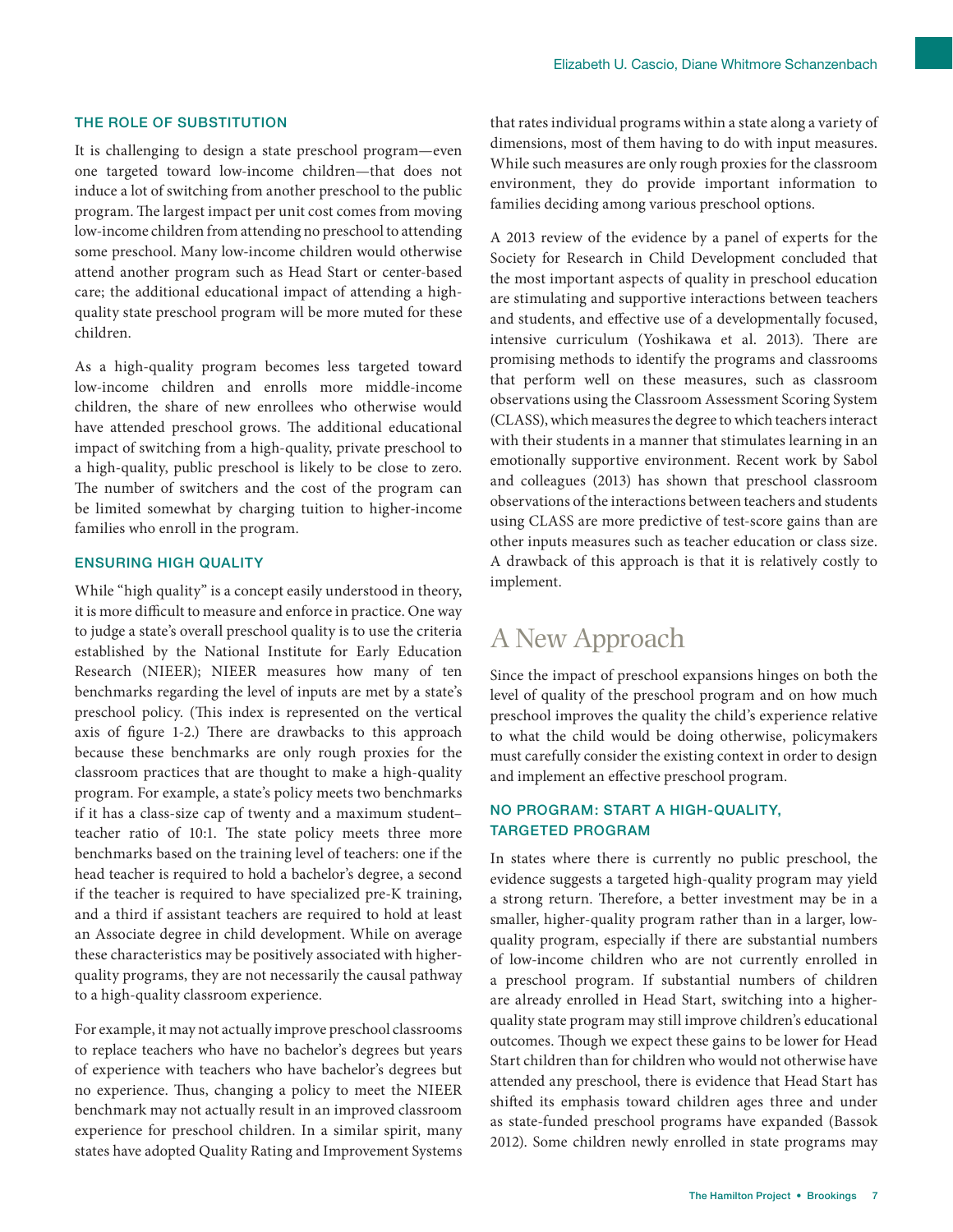then be attending Head Start at age three instead of age four, and thus be receiving two years of government-funded early education instead of just one. For states with strong Head Start programs, it would be useful to work closely with the existing Head Start program to ensure the highest possible return on the overall public investment.

#### EXISTING LOWER-QUALITY PROGRAM: IMPROVE QUALITY

In states with programs that score poorly on quality measures—such as California, Florida, Ohio, and Texas the best plan may be to increase the quality of the program before expanding access to more students. Adopting state standards in line with the NIEER quality benchmarks may be a first step to increasing quality. For example, requiring head teachers to have a bachelor's degree, providing health screening and referrals, introducing site visits to monitor quality, and requiring a student-teacher ratio of 10:1 or higher are all markers of quality used by NIEER. It is important to note that these quality benchmarks are only rough proxies for the learning environment experienced by the child. As a result, meeting more of the NIEER quality benchmarks may not substantially improve a child's classroom experience. In other words, meeting the benchmarks might be necessary—but perhaps not sufficient—to achieve a highquality program. Another promising approach would be to ensure that preschools have implemented a developmentally focused, intensive curriculum with integrated, in-classroom professional development as recommended in the Society for Research in Child Development report (Yoshikawa et al. 2013).

#### EXISTING HIGHER-QUALITY PROGRAM: EXPAND ACCESS

In states with existing high-quality programs that reach only a small share of four-year-olds, efforts should focus on expanding access to the programs. It is important to understand that while the state's cost of expanding access is the same for all children, the potential educational impacts of the expansion will depend on what the newly enrolled children would have been doing otherwise. To the extent that new enrollees are moving from lower-quality Head Start programs, day care, or no preschool, the impacts would be expected to be larger. However, we would expect the education impacts on new enrollees switching from highquality private preschools to be more muted. Some of this substitution (and cost) could be offset by charging tuition to higher-income families. Nonetheless, there are documented benefits of program expansion even when a high fraction of children switch from private to public preschool. For example, public preschool expansions decrease families' out-of-pocket spending on child care.

#### WINNERS AND LOSERS

As described above, the largest gains will be expected when low-income children are moved from no preschool to a highquality preschool. From an academic perspective, the gains will be expected to be smaller (or even zero) for higher-income children who switch into a public program from a comparable private preschool program. Nonetheless, for reasons that include the importance of peer interaction and political popularity, the best policy may be a universal program.

The social benefits to enhancing public preschool options may far outweigh the costs of investing in both the expansion costs and quality improvements. For example, beyond any academic benefits the available evidence suggests that high-quality preschool can have longer-term benefits for society through reductions in crime, teenage pregnancy, and dependence on public assistance. Narrowing the early educational gap between low-income and higher-income children is an important step toward reducing income inequality over time.

# Questions and Concerns

#### *Should we take money away from Head Start to invest in state preschool instead?*

The existing evidence on preschool is all drawn relative to a baseline with the existing Head Start program. We don't know whether the impacts would be similar if resources were shifted from Head Start to state programs. State expansions of preschool programs would be better combined with a national effort to improve the effectiveness of Head Start. Gordon and Mead (2014) outline policies to improve Head Start.

#### *What are the benefits of expanding the program to threeyear-olds?*

There are several reasons to think that expanding a preschool program to the most disadvantaged three-year-olds would have a larger impact on learning than expanding a preschool program to the more advantaged four-year-olds for the same price. For example, the strong results found in the Perry Preschool program described in the text were from a twoyear intervention starting at age three. The Head Start Impact Study finds positive short-term impacts on achievement levels of three-year-olds; similar to the impact findings for fouryear-olds, however, the impacts are substantially diminished by third grade.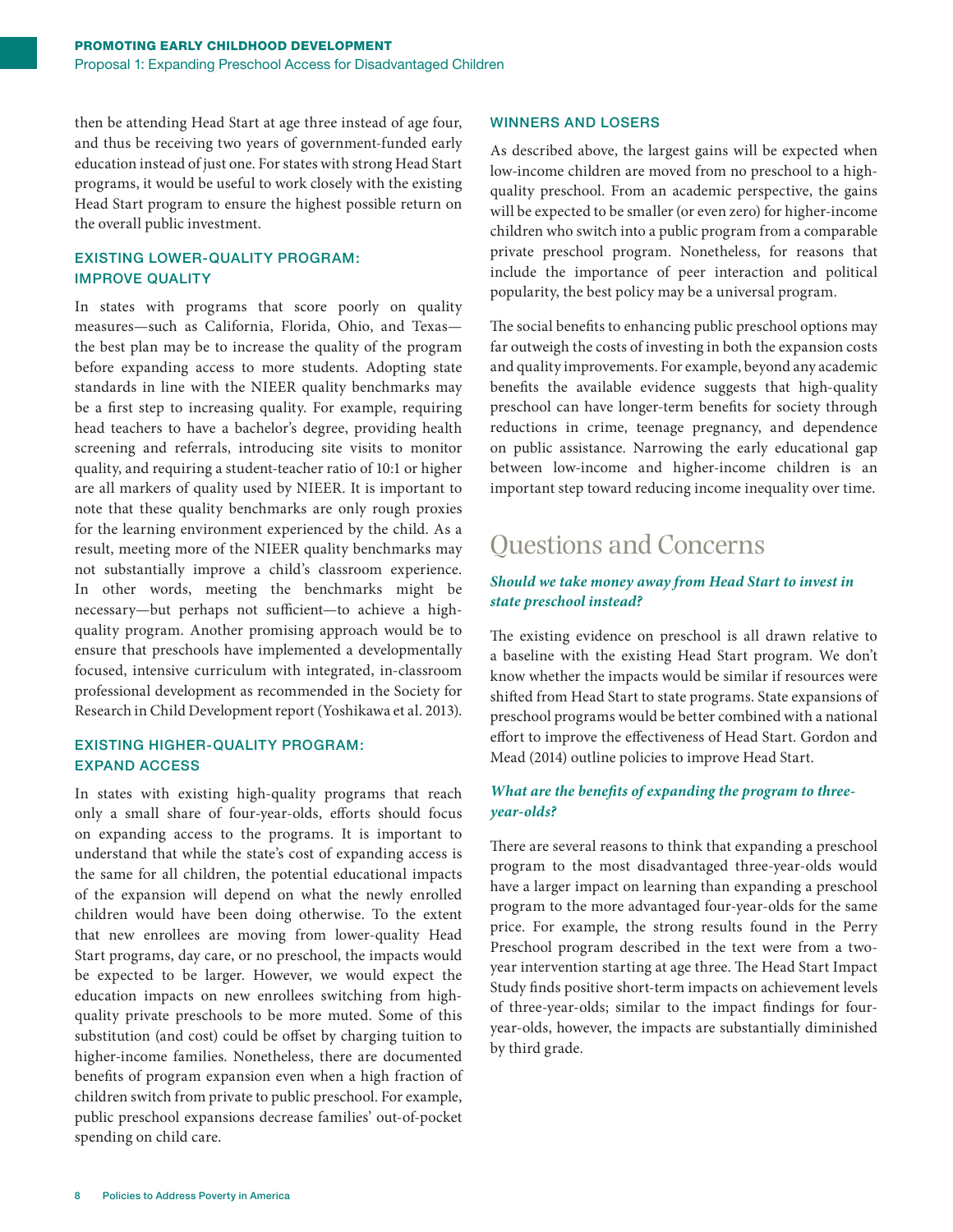#### *Do we get a large gain from expanding from a half-day to a full-day program?*

There is limited evidence on the impact of moving from a half- to a full-day preschool program. There appears to be a persistent, positive impact of full-day preschool; because evidence of that impact is largely drawn from an intervention that also increased the length of the school year, it needs to be interpreted with some caution (Robin, Frede, and Barnett 2006). There is also evidence from the Head Start Impact Study that full-day programs have a larger impact on cognitive skills than half-day programs (Walters 2014). Experts in this area caution that the impact does not come from additional time alone, but stress the importance of ensuring that the curriculum and instruction is aligned to make the most of the extra time.

#### *Besides academic achievement, what other areas are affected by preschool programs?*

There are a variety of outcomes that have been shown to be positively impacted by preschool. Children have had better school outcomes across a variety of dimensions: higher attendance rates, fewer failing grades, less grade retention, a higher likelihood of graduating from high school, and less involvement in criminal activity. Improvements in these areas account for many of the economic benefits of preschool programs.

#### *Do we expect a large impact on mothers' employment?*

Another benefit to free preschool that is often mentioned is that it may enable more mothers to become employed by reducing the opportunity cost to working. Nonetheless, the best estimates are that this impact will be relatively small. For example, if free preschool reduces the cost of child care by around \$5,000 per year, and if a mother with a high school diploma or less would earn about \$25,000 per year, then preschool reduces the cost of working by about 20 percent. Based on labor supply estimates, this would imply a relatively modest 0.8 to 1.6 percentage-point increase in labor supply.

## Conclusion

By the time they reach kindergarten, disadvantaged children already show an achievement gap relative to their higherincome peers. In an attempt to level the playing field for lowincome youth, some have called on policymakers to invest in early childhood education by expanding high-quality preschool access to a greater number of American families. Indeed, research has shown that expanding access to high-quality preschool programs can be a cost-effective way to narrow the achievement gap and help low-income children build skills. However, the impact of the program depends critically on a child's education in the absence of the intervention. Children with ample developmental and educational support—such as those enrolled in private preschool programs—will benefit far less from expanded access to preschool relative to those without access to high-quality preschool.

In this policy memo we provide guidelines for policymakers seeking to maximize the impact of investment in early childhood education. Our framework calls for the establishment of a high-quality program in areas where programs do not exist, improved preschool quality in those states and localities with subpar programs, and expanded access in areas where high-quality programs already exist. The available evidence suggests that expansion of early education programs along these lines will lead to improved educational outcomes for disadvantaged children, in addition to a host of other social benefits such as lower crime, reduced teenage pregnancy, and a lessened reliance on the social safety net.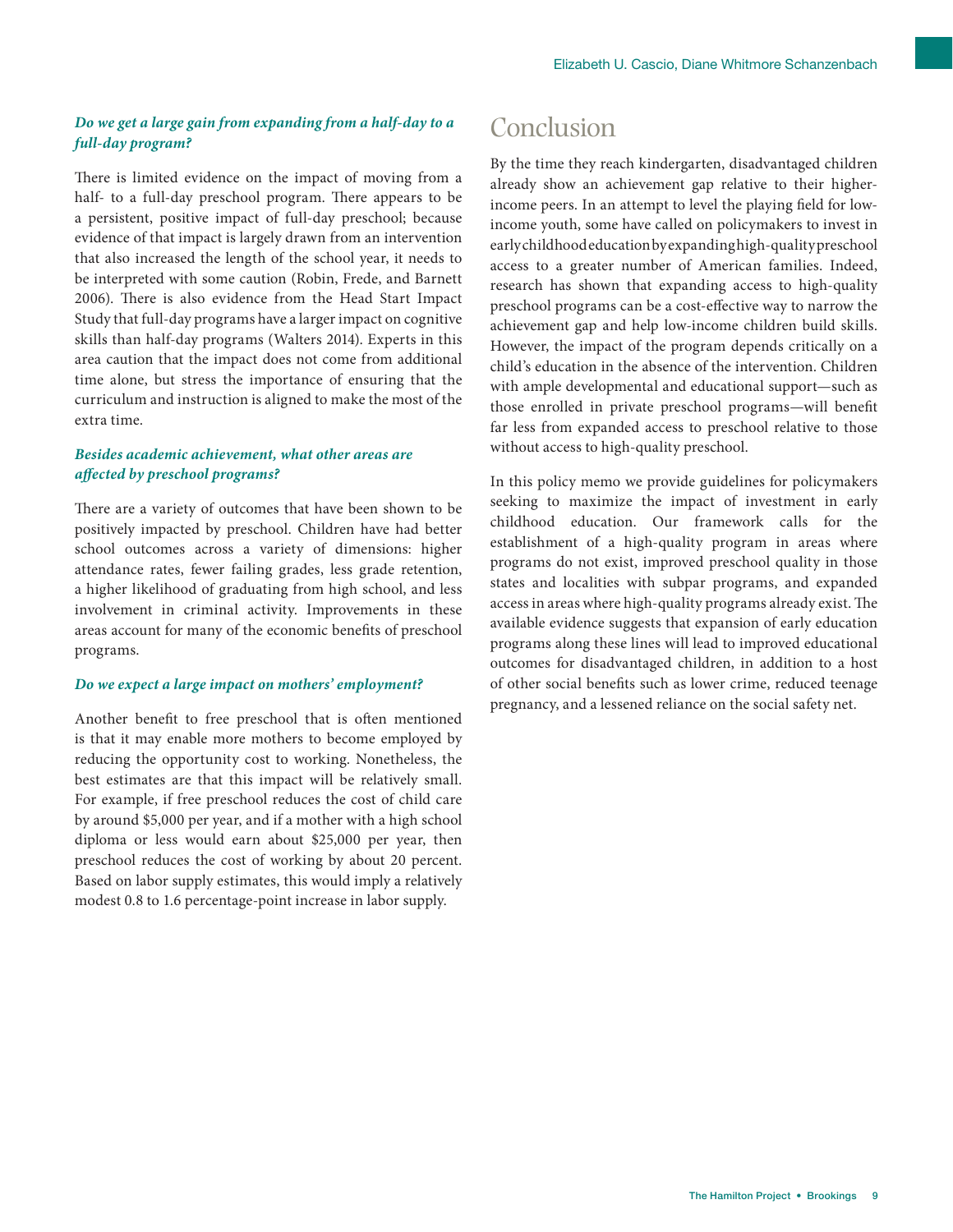# Authors

### **Elizabeth U. Cascio**

#### *Associate Professor, Department of Economics, Dartmouth College*

Elizabeth Cascio is an associate professor of economics at Dartmouth College; a research associate in the programs on Education, Development of the American Economy, and Children at the National Bureau of Economic Research; and a research fellow at the Institute for the Study of Labor. Her research is on the economics of education. A central goal of her research to date has been to understand the implications of a series of historic policy changes that began in the 1960s, including the large wave of state subsidization of early education and the introduction of progressive federal funding for K–12 education. She has also studied early education policy in the modern era. Her work has been funded by the Spencer Foundation and the National Science Foundation and has been published in the *Quarterly Journal of Economics*, *American Economic Journal: Economic Policy*, *The Journal of Human Resources*, and the *Journal of Urban Economics*, among other outlets. She received her doctorate in economics from the University of California, Berkeley, in 2003.

### **Diane Whitmore Schanzenbach**

#### *Associate Professor, School of Education and Social Policy, Northwestern University*

Diane Whitmore Schanzenbach is an associate professor in the School of Education and Social Policy at Northwestern University, a research associate at the National Bureau of Economic Research, and a research affiliate of the Institute for Research on Poverty. She studies issues related to child poverty, including education policy, child health, and food consumption. She graduated *magna cum laude* from Wellesley College in 1995 with a bachelor's degree in economics and religion, and received a doctorate in economics in 2002 from Princeton University. Much of her research investigates the longer-run impacts of early life experiences, such as the impacts of receiving SNAP benefits during childhood, the impacts of kindergarten classroom quality, and the impacts of early childhood education. She recently served on the Institute of Medicine's Committee on the Examination of the Adequacy of Food Resources and SNAP Allotments.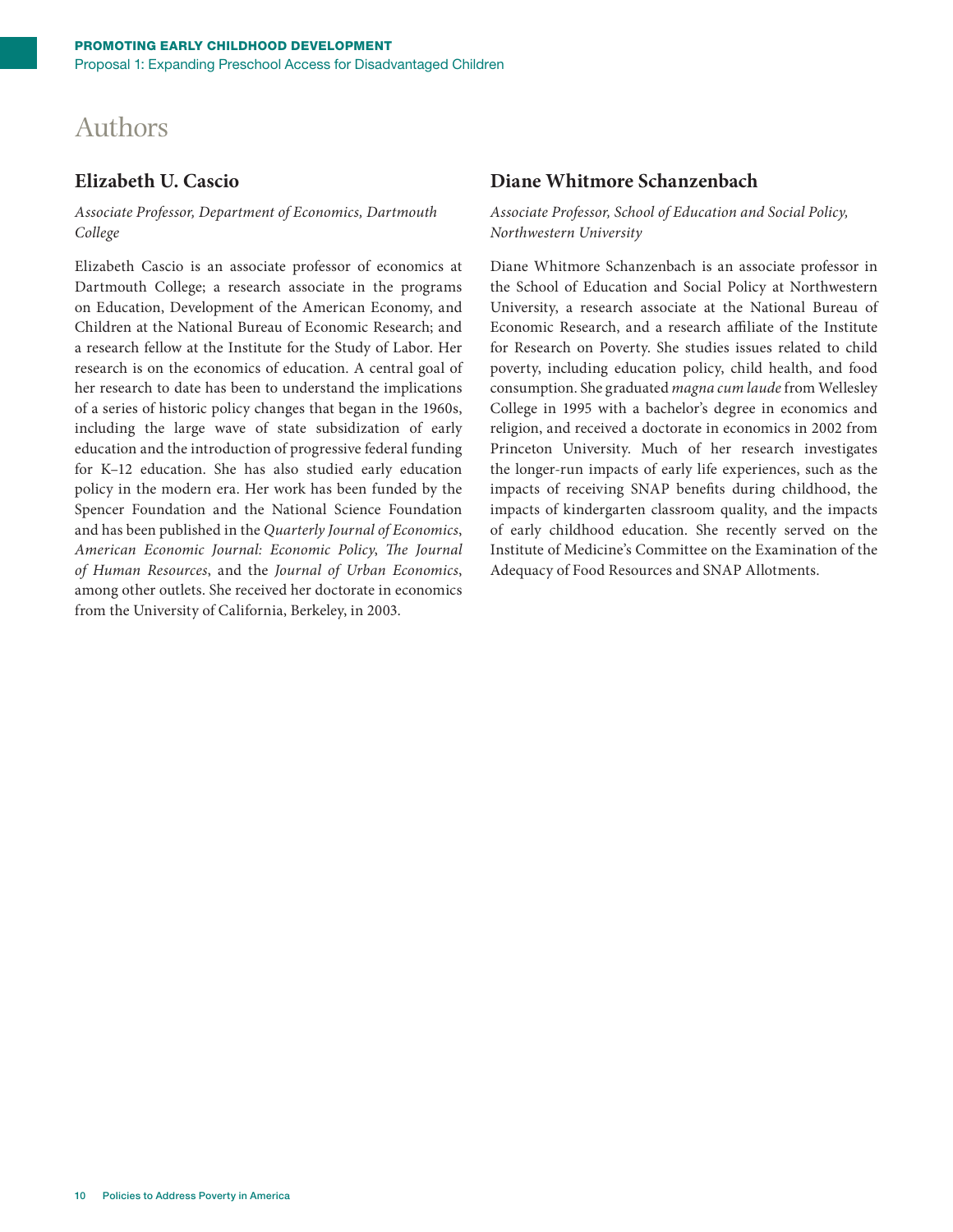# Endnotes

- 1. See Fryer and Levitt (2013). That paper's primary goal is to explore the emergence of achievement gaps by race rather than by income.
- 2. Duncan and Magnuson (2011) estimate a 1.3 standard deviation difference in math and reading test performance at the start of kindergarten between children in the lowest and highest quintiles of the family income distribution. The corresponding gaps in teacher ratings of attention and behavior are 0.75 and 0.25 standard deviations, respectively.
- 3. These are the authors' calculations from the 2011 October Current Population Survey School Enrollment supplement (NBER n.d.). The lowest family income quintile has a maximum annual income of \$17,500, while the top family income quintile has a minimum annual income of \$125,000.
- 4. The 2011–12 school year is the most recent with data available; data are from the NIEER.
- 5. The proposal defines low- and moderate-income families as those with income at or below 200 percent of the federal poverty level. The Preschool for All initiative has other elements as well, including incentives for states to implement full-day kindergarten, a shift in the focus of Head Start toward threeyear-olds, and an expansion of the Early Head Start program, which serves younger children.
- 6. For illustrative purposes this is drawn as a straight line, but the actual relationship may be curved.
- 7. Recent work by Heckman, Pinto, and Savelyev (2013) finds that the Perry program induced changes in personality skills, which in turn explain a large portion of the improvement in adult outcomes. In a re-analysis of the Perry data, Anderson (2008) finds that the positive impacts were found for girls but not boys. Heckman et al. (2010) dispute the finding, and contend that the positive benefit-to-cost ratios found in Perry are for both boys and girls.
- 8. Ludwig and Miller (2007) take a different approach, comparing children in counties that barely qualified for and barely missed qualifying for special grant-writing assistance for Head Start at the program's inception. They find evidence that Head Start reduces child mortality, and they find suggestive evidence that it increases educational attainment.
- 9. In terms of benefit-to-cost ratios, the two programs appear to be roughly equivalent, resulting in about \$8.00 worth of benefits for each \$1.00 spent (Deming 2009; Heckman et al. 2010). The reason is that Head Start is relatively low cost.
- 10. In particular, the Tennessee program meets nine of the quality benchmarks represented in figure 1-2, whereas the average Head Start program meets only five (Espinosa 2002). Below we discuss the potential limitations of using inputs to proxy for quality.
- 11. This is not to suggest that preschool makes some children worse off overall. High–socioeconomic status families who

choose to enroll their children in the public program experience a reduction in out-of-pocket preschool spending that offsets the decline in the learning environment.

- 12. To our knowledge, similar estimates for Georgia do not exist.
- 13. Recent results from a high-quality prekindergarten program in Boston does find substantial short-term impacts on the test scores of higher-income children (Weiland and Yoshikawa 2013).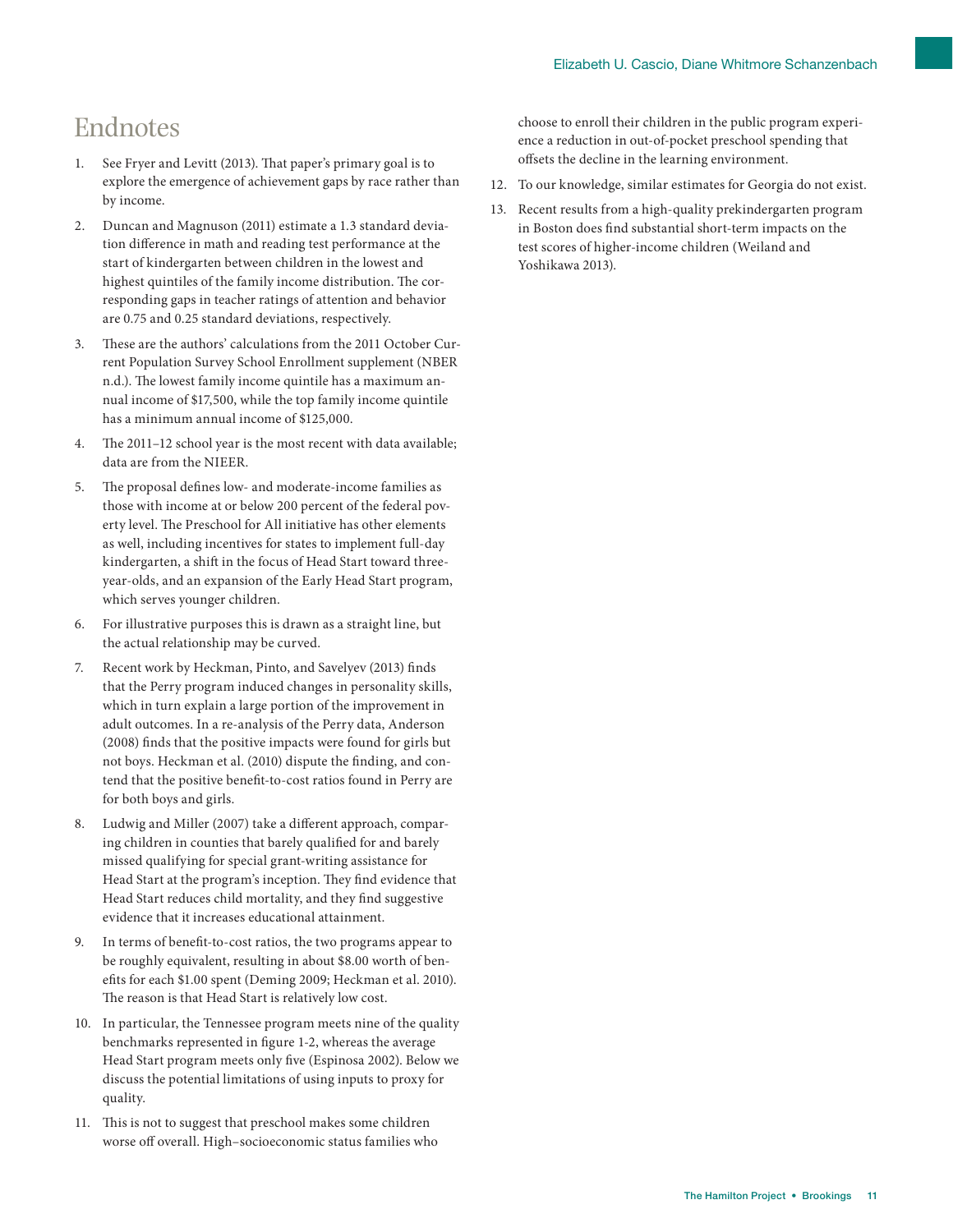# References

- Anderson, Michael L. 2008. "Multiple Inference and Gender Differences in the Effects of Early Intervention: A Reevaluation of the Abecedarian, Perry Preschool, and Early Training Projects." *Journal of the American Statistical Association* 103 (484): 1481–95.
- Barnett, W. Steven, Megan E. Carolan, Jen Fitzgerald, and James H. Squires. 2012. "The State of Preschool 2012: State Preschool Yearbook." National Institute for Early Education Research, Graduate School of Education, Rutgers University, Rutgers, NJ.
- Bassok, Daphna. 2012. "Competition or Collaboration? Head Start Enrollment during the Rapid Expansion of State Prekindergarten." *Educational Policy* 26 (1): 96–116.
- Cascio, Elizabeth, and Diane Whitmore Schanzenbach. 2013. "The Impacts of Expanding Access to High-Quality Preschool Education." *Brookings Papers on Economic Activity*, Fall, 127–92. Brookings Institution, Washington, DC.
- Currie, Janet. 2001. "Early Childhood Education Programs." *Journal of Economic Perspectives* 15 (2, Spring): 213–38.
- Currie, Janet, and Duncan Thomas. 1995. "Does Head Start Make a Difference?" *American Economic Review* 85 (3, June): 341–64.
- Deming, David. 2009. "Early Childhood Intervention and Life-Cycle Skill Development: Evidence from Head Start." *American Economic Journal: Applied Economics* 1 (3): 111–34.
- Duncan, Greg, and Katherine Magnuson. 2011. "The Nature and Impact of Early Achievement Skills, Attention Skills, and Behavior Problems." In *Whither Opportunity?: Rising Inequality, Schools, and Children's Life Chances*, edited by Greg J. Duncan and Richard J. Murnane, 47–69. New York: Russell Sage Foundation and Spencer Foundation.
- Espinosa, Linda M. 2002. "High-Quality Preschool: Why We Need It and What It Looks Like." NIEER Preschool Policy Matters 1, National Institute for Early Education, New Brunswick, NJ.
- Fitzpatrick, Maria D. 2008. "Starting School at Four: The Effect of Universal Pre-Kindergarten on Children's Academic Achievement." *The B.E. Journal of Economic Analysis & Policy* 8 (1).
- Fryer, Roland G., and Steven D. Levitt. 2013. "Testing for Racial Differences in the Mental Ability of Young Children." *American Economic Review* 103 (2): 981–1005.
- Garces, Eliana, Duncan Thomas, and Janet Currie. 2002. "Longer-Term Effects of Head Start." *American Economic Review* 92 (4): 999–1012.
- Gordon, Robert, and Sara Mead. 2014. "How to Fix Head Start." Brookings Institution, Washington, DC.
- Gormley, William T., and Ted Gayer. 2005. "Promoting School Readiness in Oklahoma An Evaluation of Tulsa's Pre-K Program." *Journal of Human Resources* 40 (3): 533–58.
- Gramlich, Edward M. 1986. "Evaluation of Education Projects: The Case of the Perry Preschool Program." *Economics of Education Review* 5 (1): 17–24.
- Heckman, James J., Seong Hyeok Moon, Rodrigo Pinto, Peter A. Savelyev, and Adam Yavitz. 2010. "The Rate of Return to the HighScope Perry Preschool Program." *Journal of Public Economics* 94 (1): 114–28.
- Heckman, James J., Rodrigo Pinto, and Peter Savelyev. 2013. "Understanding the Mechanisms through Which an Influential Early Childhood Program Boosted Adult Outcomes." *American Economic Review* 103 (6): 2052–86.
- The Inter-university Consortium for Political and Social Research (ICPSR). n.d. "Current Population Survey Series." The Inter-university Consortium for Political and Social Research, Institute for Social Research, University of Michigan, Ann Arbor. https://www.icpsr.umich.edu/ icpsrweb/ICPSR/series/24.
- Lipsey, Mark W., Kerry G. Hofer, Nianbo Dong, Dale C. Farran, and Carol Bilbrey. 2013a. "Evaluation of the Tennessee Voluntary Prekindergarten Program: End of Pre-K Results from the Randomized Control Design." Research Report, Peabody Research Institute, Vanderbilt University, Nashville, TN.
- . 2013b. "Evaluation of the Tennessee Voluntary Prekindergarten Program: Kindergarten and First Grade Follow-Up Results from the Randomized Control Design." Research Report, Peabody Research Institute, Vanderbilt University, Nashville, TN.
- Ludwig, Jens, and Douglas L. Miller. 2007. "Does Head Start Improve Children's Life Chances? Evidence from a Regression Discontinuity Design." *Quarterly Journal of Economics* 122 (1): 159–208.
- Martin, Joyce A., Brady E. Hamilton, Michelle J. K. Osterman, Sally C. Curtin, and T. J. Mathews. 2013. "Births: Final Data for 2012." Table 1. National Vital Statistics System, National Center for Health Statistics, Centers for Disease Control and Prevention, U.S. Department of Health and Human Services, Washington, DC. http://www.cdc.gov/nchs/data/ nvsr/nvsr62/nvsr62\_09.pdf.
- National Bureau of Economic Research (NBER). n.d. "NBER CPS Supplements." National Bureau of Economic Research, Cambridge, MA. http://www.nber.org/data/currentpopulation-survey-data.html.
- National Center for Health Statistics. 2005. *Vital Statistics of the United States, 2003, Volume I, Natality.* Centers for Disease Control and Prevention, U.S. Department of Health and Human Services, Hyattsville, Maryland.
- Office of Head Start (OHS). Various years. "Head Start Program Fact Sheets." Office of Head Start, Administration for Children and Families, U.S. Department of Health and Human Services, Washington, DC. http://eclkc.ohs.acf.hhs. gov/hslc/mr/factsheets.
- Office of the Press Secretary. 2013. "Fact Sheet President Obama's Plan for Early Education for all Americans." Office of the Press Secretary, The White House, Washington, DC.